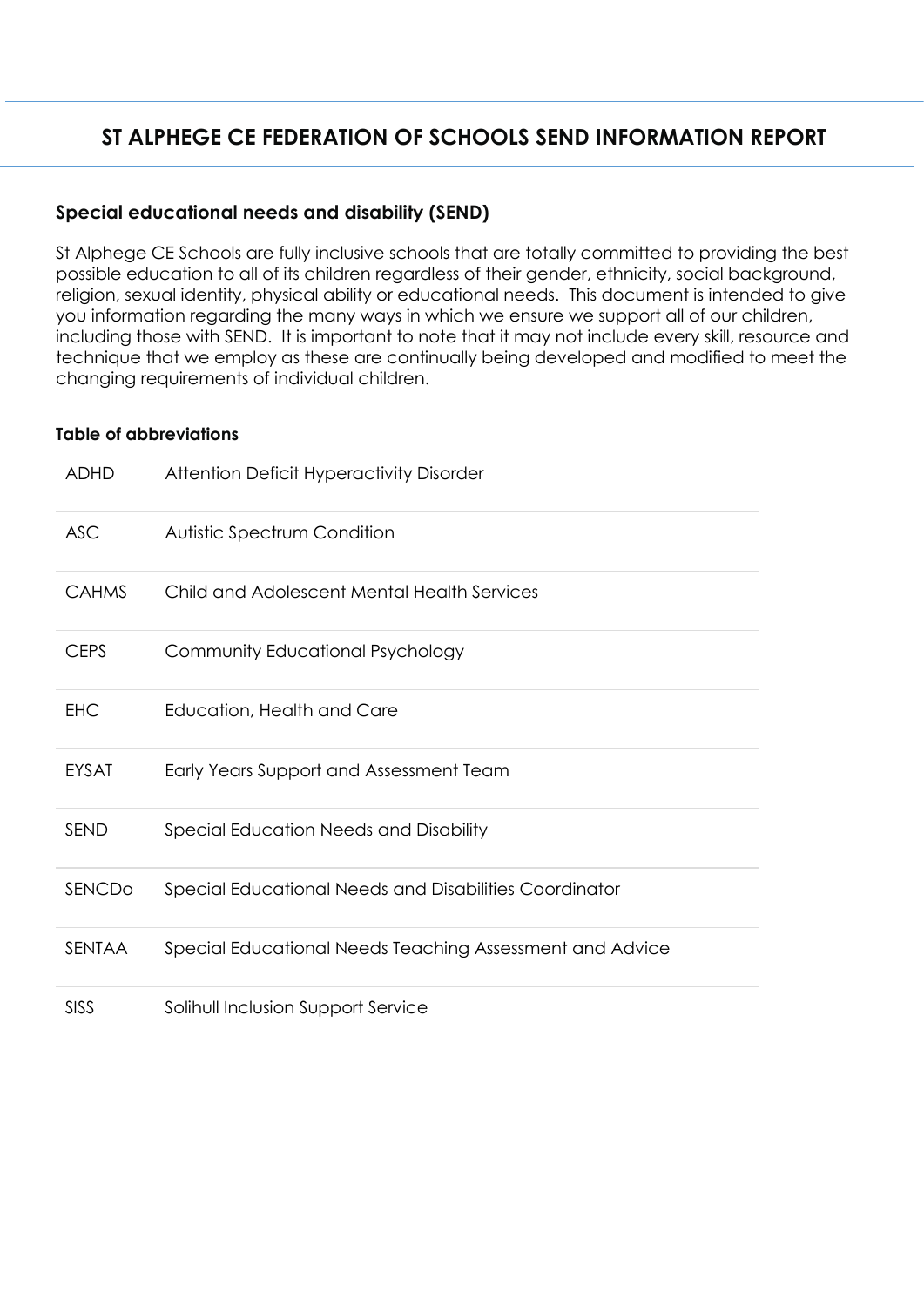## **SEND report**

| <b>Regulations</b>                                                                                                                                                   | Question                                                                                                            | <b>School Response</b>                                                                                                                                                                                                                                                                                                                                                                                                                                                                                                                                                                                                                                                                                                                                                                                                                                                                                                                                                                                                                                                                                                                                                                                                                                                                                                                                         |
|----------------------------------------------------------------------------------------------------------------------------------------------------------------------|---------------------------------------------------------------------------------------------------------------------|----------------------------------------------------------------------------------------------------------------------------------------------------------------------------------------------------------------------------------------------------------------------------------------------------------------------------------------------------------------------------------------------------------------------------------------------------------------------------------------------------------------------------------------------------------------------------------------------------------------------------------------------------------------------------------------------------------------------------------------------------------------------------------------------------------------------------------------------------------------------------------------------------------------------------------------------------------------------------------------------------------------------------------------------------------------------------------------------------------------------------------------------------------------------------------------------------------------------------------------------------------------------------------------------------------------------------------------------------------------|
| 1. The kinds of<br>special<br>educational<br>needs for which<br>provision is<br>made at the<br>school                                                                | Do you have<br>children with<br>SEND in your<br>school?<br>What kinds of<br>SEND do those<br>children<br>have?      | We are a mainstream school and the majority of our pupils<br>are expected to reach the learning goals for their age. A<br>number of our pupils do have special educational needs<br>and or a disability.<br>Currently, across both schools, we have:<br>8 children with an EHC plan or statement – 1.4% of our school<br>population.<br>33 children are on SEND support - approximately 6% of our<br>school population. We also closely monitor other children for<br>potential SEND in line with our graduated response (more<br>details about this can be found in our SEND policy).<br>We have supported children with a range of different needs<br>in our school including Achondroplasia, ADHD, Autism (ASC),<br>Pathological Demand Avoidance (PDA), Dyslexia, Speech<br>and Language disorders, Dyspraxia, Hearing Impairment,<br>Irlen Syndome, Visual Impairments, Physical impairments,<br>Global Delay, Diabetes, Social, Emotional and Mental Health<br>needs and Attachment disorders.<br>At St Alphege Schools, our aim is to fully include children,<br>ensuring they take an active part in everyday school<br>activities. All staff work very hard to support all our pupils and<br>promote a positive ethos recognising that every child is<br>unique and celebrating their achievements through many<br>activities during the school year. |
| 2. Information<br>related to<br>mainstream<br>schools about<br>the school's<br>policies for the<br>identification<br>and assessment<br>of pupils with<br><b>SEND</b> | How do you<br>know if a pupil<br>has SEND?<br>How will I<br>know if my<br>child is<br>receiving<br>SEND<br>support? | Our class teachers closely monitor the progress made by all<br>the children and ask advice from the SENDCo as soon as<br>they have concerns about a pupil. The SENDCo supports<br>class teachers to plan activities such as small group work or<br>intervention programmes to help the child. If these activities<br>don't help the child to make good progress, the SENDCo<br>might suggest other programmes or additional support from<br>the schools delegated budgets.<br>If there is still a barrier to learning that cannot be overcome<br>through first quality teaching and intervention groups, then<br>the teacher will organise a meeting with parents' /carers and<br>the SENDCo. It will be decided whether the child should be<br>placed on the additional needs register at SEND support.<br>According to the 'Special Educational Needs and Disability<br>Code of Practice: 0 to 25 years' ('SEND CoP') (DfE, 2015, p.15-<br>16) 'A child or young person has SEN if they have a learning<br>difficulty or disability which calls for special educational<br>provision to be made for him or her. A child of compulsory<br>school age or a young person has a learning difficulty or<br>disability if he or she:                                                                                                                               |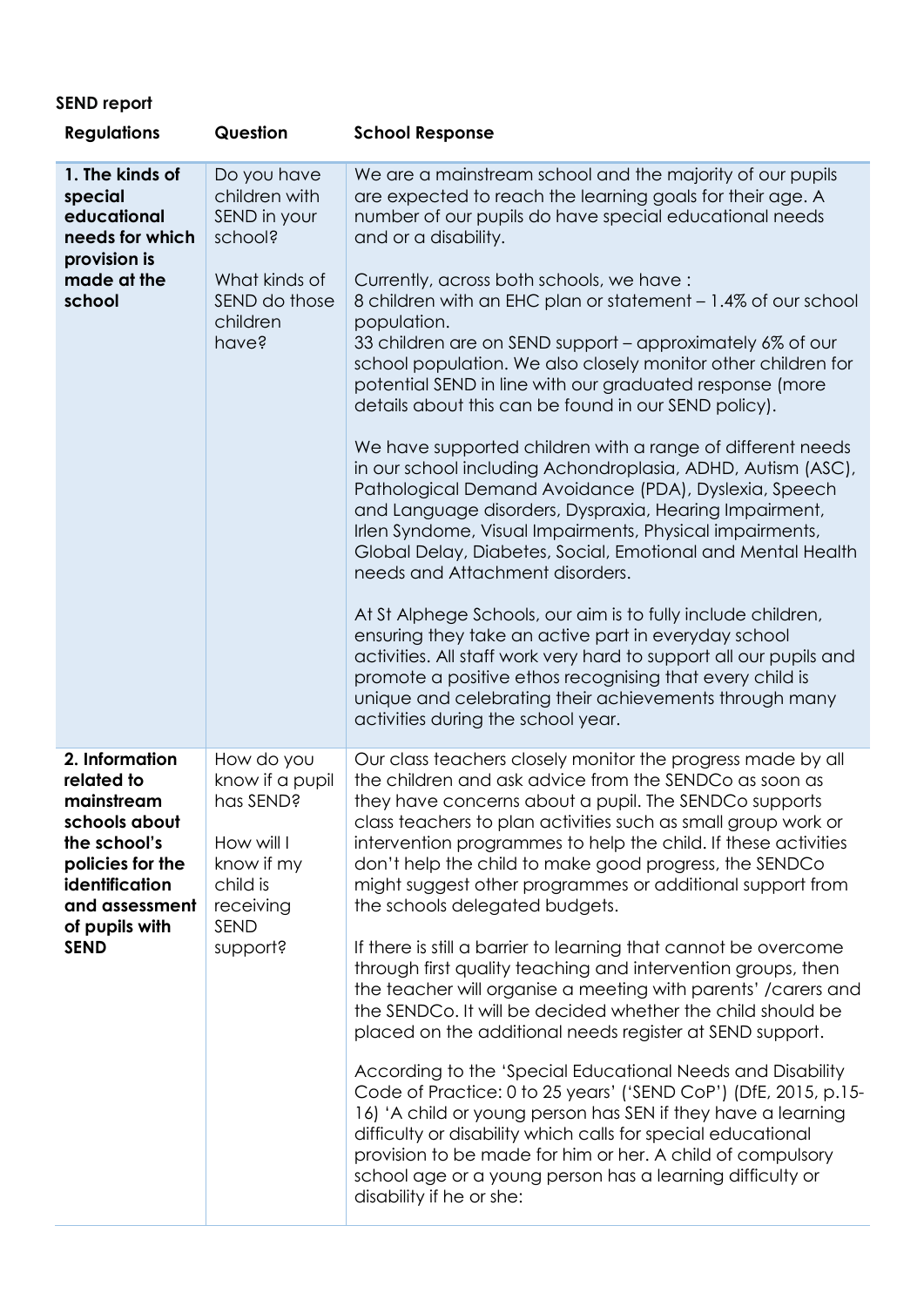|                                                                                                                                                             |                                                                                                      | • has a significantly greater difficulty in learning than the<br>majority of others of the same age, or<br>• has a disability which prevents or hinders him or her from<br>making use of facilities of a kind generally provided for others<br>of the same age in mainstream schools or mainstream post-<br>16 institutions.'<br>We use 'Provision Map' software (Edukey) to design specific<br>Inclusion plans (including 'Monitoring' and 'Needs Based<br>Plans') and pupil profiles which help support children's<br>development. Advice may be gained at this stage from an<br>external specialist services to support the family and school<br>to meet the child's individual needs.<br>Communication with parents is of paramount importance<br>across the St Alphege Schools and it is our intention to work<br>closely with parents to support their children. With this in<br>mind, parents will be invited to meet with the class teacher<br>and / or SENDCo to review their Needs Based Plans at termly<br>review meetings. |
|-------------------------------------------------------------------------------------------------------------------------------------------------------------|------------------------------------------------------------------------------------------------------|----------------------------------------------------------------------------------------------------------------------------------------------------------------------------------------------------------------------------------------------------------------------------------------------------------------------------------------------------------------------------------------------------------------------------------------------------------------------------------------------------------------------------------------------------------------------------------------------------------------------------------------------------------------------------------------------------------------------------------------------------------------------------------------------------------------------------------------------------------------------------------------------------------------------------------------------------------------------------------------------------------------------------------------|
| 3. Information<br>about the<br>school's<br>policies for<br>making<br>provision for<br>pupils with SEND<br>whether or not<br>pupils have<br><b>EHC plans</b> | Where can I<br>find<br>information<br>about the<br>school SEND<br><b>Policy?</b>                     | Our SEND Policy gives the information needed on how we<br>make provision for all pupils with SEND. This can be viewed on<br>our school website.<br>https://www.vmaspace.co.uk/stalphege/school-policies/                                                                                                                                                                                                                                                                                                                                                                                                                                                                                                                                                                                                                                                                                                                                                                                                                               |
| 3a. How the<br>school<br>evaluates the<br>effectiveness of<br>its provision for<br>such pupils                                                              | How do you<br>make sure<br>that the SEND<br>support is<br>helping pupils<br>make better<br>progress? | Our class teachers and SENDCo regularly monitor each<br>child's progress using the school's assessment tracking<br>system, regular book trawls and termly progress meetings.<br>We will follow the graduated approach and the four-part<br>cycle of assess, plan, do, review. The impact of any<br>intervention is closely monitored by the class teacher and/or<br>SENDCo and is continued or changed depending on the<br>affect it has had on the child's progress.                                                                                                                                                                                                                                                                                                                                                                                                                                                                                                                                                                  |
| 3b. The school's<br>arrangements<br>for assessing<br>and reviewing<br>the progress of<br>pupils with<br>special<br>educational<br>needs and<br>disability   | How do you<br>review the<br>progress<br>made by<br>pupils with<br><b>SEND?</b>                       | In addition to the whole school reporting process, parents of<br>children with SEND are invited to meet termly with class<br>teachers to discuss progress, review the child's 'Monitoring'<br>or 'Needs-Based Plan' (based on what stage they are at in<br>the graduated response) and discuss the next steps and any<br>new recommendations.<br>Parents of children with a EHC plan will meet termly with the<br>class teacher and SENDCo to discuss and review progress<br>made and what the next steps should be, then annually they<br>will review the EHC plan.                                                                                                                                                                                                                                                                                                                                                                                                                                                                   |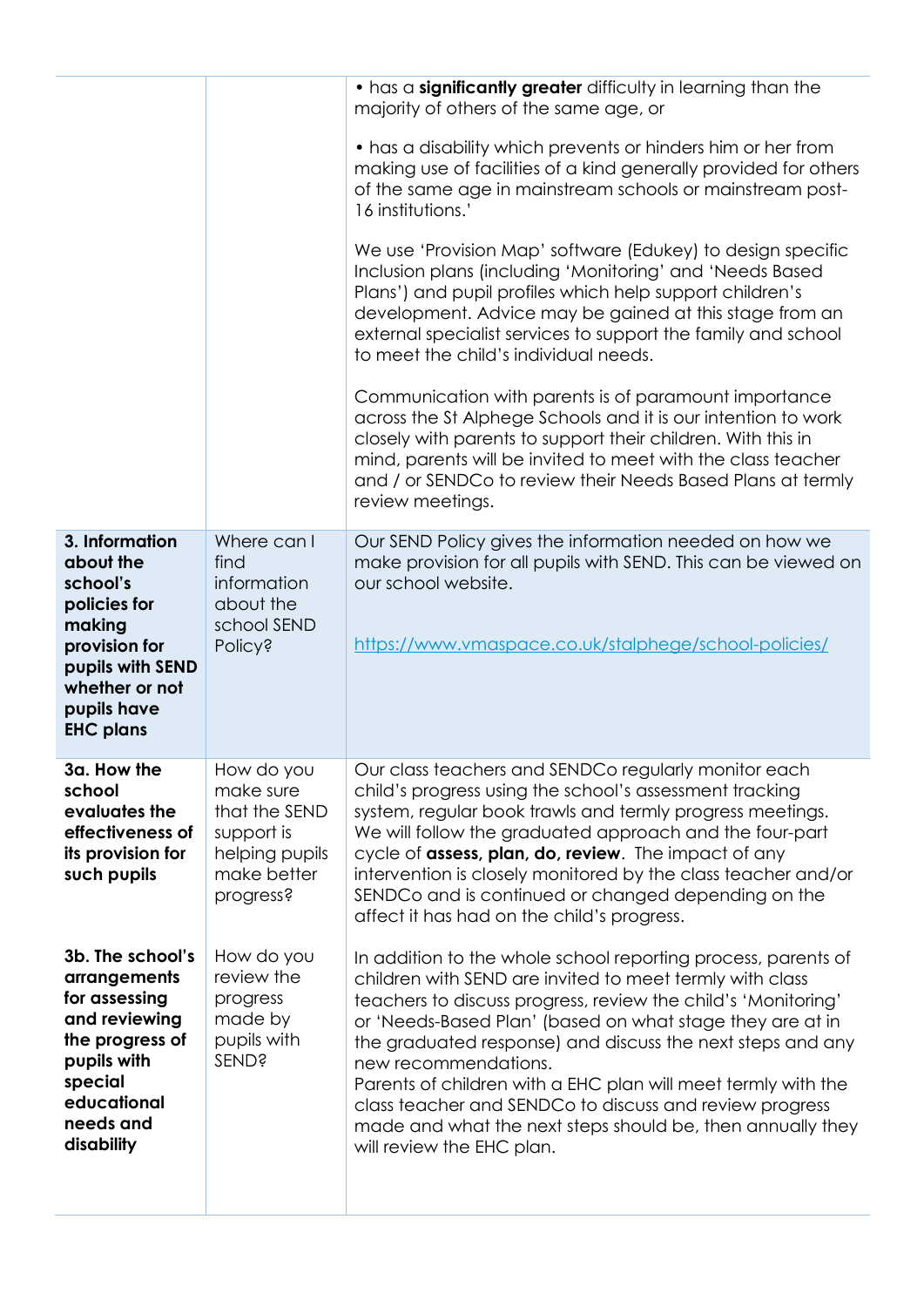| 3c. The school's<br>approach to<br>teaching pupils<br>with SEND                       | How do your<br>teachers help<br>pupils with<br>learning<br>difficulties or<br>disabilities to<br>learn,<br>including what<br>they learn?<br>How can I find<br>out more<br>about what<br>my child is<br>learning at the<br>moment? | The teacher will have the highest possible expectations for<br>your child and all pupils in their class. All teaching is based on<br>building on what your child already knows, can do and can<br>understand. Your child's teacher will put in place different<br>ways of teaching so that your child is fully involved in learning<br>in class. This may involve using more practical learning or<br>providing different resources adapted for your child. Your<br>child's teacher will put in place specific strategies (which<br>may be suggested by the SENDCo or staff from outside<br>agencies) to enable your child to access the learning task.<br>Some children may require additional interventions to<br>support their learning.<br>Your child's class teacher will give you more information<br>about what the class is learning through class curriculum<br>maps. There is information about the school curriculum on<br>our website.<br>https://www.vmaspace.co.uk/stalphege/ |
|---------------------------------------------------------------------------------------|-----------------------------------------------------------------------------------------------------------------------------------------------------------------------------------------------------------------------------------|---------------------------------------------------------------------------------------------------------------------------------------------------------------------------------------------------------------------------------------------------------------------------------------------------------------------------------------------------------------------------------------------------------------------------------------------------------------------------------------------------------------------------------------------------------------------------------------------------------------------------------------------------------------------------------------------------------------------------------------------------------------------------------------------------------------------------------------------------------------------------------------------------------------------------------------------------------------------------------------------|
| 3d. How the<br>school adapts<br>the learning<br>environment for<br>pupils with SEND   | How have you<br>made the<br>school<br>buildings and<br>site safe and<br>welcoming for<br>pupils with<br><b>SEND?</b>                                                                                                              | At St Alphege Schools we ensure that all pupils have access<br>to a secure and safe environment and adaptations are<br>made to meet individual needs. The school offers several<br>provisions for SEND children who find unstructured time<br>challenging i.e. lunchtime lego club, sensory room, art shed,<br>reflective play area.<br>The school is wheelchair accessible and provides access to<br>disabled toilets.<br>We always strive to support all children's needs and will<br>adapt our environment where possible. Please refer to the<br>school accessibility plan for further details on the school<br>website.                                                                                                                                                                                                                                                                                                                                                                |
| 3e. Additional<br>support for<br>learning that is<br>available to<br>pupils with SEND | Is there any<br>extra support<br>available to<br>help pupils<br>with SEND with<br>their learning?<br>How will I<br>know if my<br>child is getting<br>extra support?                                                               | The school employ Learning Support Assistants (LSAs) and<br>Teaching Assistants (TAs) to aid children within their class<br>learning times. In addition some children are supported with<br>additional time by LSAs for specific identified needs; others<br>may require alternative support and will have intervention<br>work to support their requirements.<br>During termly meetings there is an opportunity to discuss the<br>additional provision your child is receiving. Children with EHC<br>plan may receive some 1:1 learning assistant support, which<br>will be discussed and reviewed with parents.                                                                                                                                                                                                                                                                                                                                                                           |
| <b>3f. Activities</b><br>that are<br>available for<br>pupils with SEND                | What before<br>and after<br>school and<br>other activities<br>are available                                                                                                                                                       | St Alphege Schools parents are able to access before and<br>after school provision. This is facilitated by 'Number 1 Club' at<br>the Infant School and 'Beechwood Childcare' at the Junior<br>School. All children are welcome and provision is made for all<br>children's needs.                                                                                                                                                                                                                                                                                                                                                                                                                                                                                                                                                                                                                                                                                                           |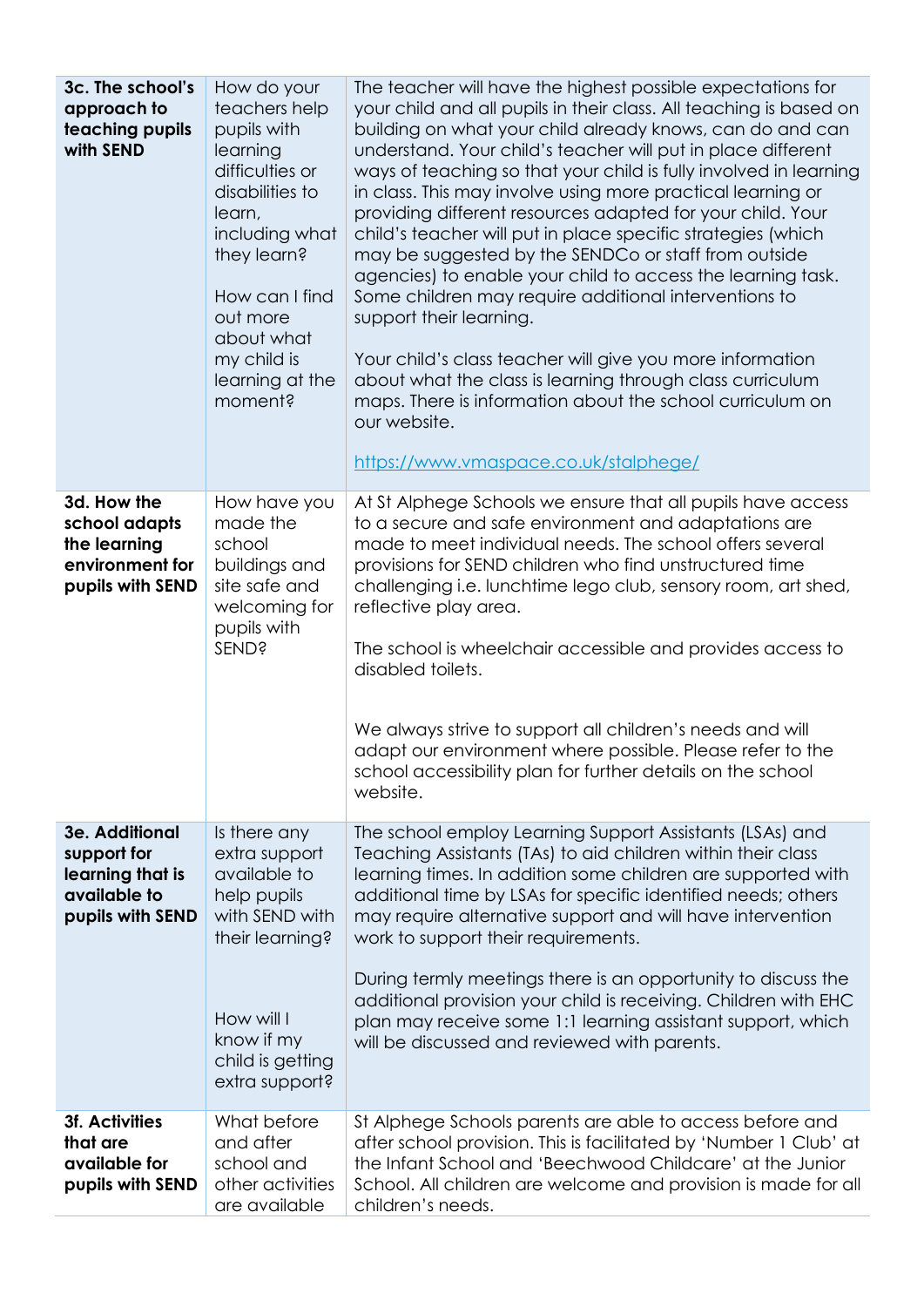| before or after<br>school.                                                                                                                                                                                                                                     | for pupils with<br><b>SEND?</b><br>How can my<br>child and I find<br>out about<br>these<br>activities? | All extra-curricular clubs are available to all children who<br>attend our school. If additional support is required or<br>adaptations need to be made these will be discussed with<br>parents and put in place where possible. Information about<br>extra-curricular activities is communicated to parents and<br>carers through our weekly newsletter.                                                                                                                                                                                                                                                                                                                                                                                                                                                                                                                                                                                                                                                                                                                                                                                                                                                                                                                                                                                                                                                                                                                                                                                                                                                                                                                                                                                                                                                                                                                                                                                                                                                                                                                                                                                                                                                                                                                                                                                                                                                        |  |
|----------------------------------------------------------------------------------------------------------------------------------------------------------------------------------------------------------------------------------------------------------------|--------------------------------------------------------------------------------------------------------|-----------------------------------------------------------------------------------------------------------------------------------------------------------------------------------------------------------------------------------------------------------------------------------------------------------------------------------------------------------------------------------------------------------------------------------------------------------------------------------------------------------------------------------------------------------------------------------------------------------------------------------------------------------------------------------------------------------------------------------------------------------------------------------------------------------------------------------------------------------------------------------------------------------------------------------------------------------------------------------------------------------------------------------------------------------------------------------------------------------------------------------------------------------------------------------------------------------------------------------------------------------------------------------------------------------------------------------------------------------------------------------------------------------------------------------------------------------------------------------------------------------------------------------------------------------------------------------------------------------------------------------------------------------------------------------------------------------------------------------------------------------------------------------------------------------------------------------------------------------------------------------------------------------------------------------------------------------------------------------------------------------------------------------------------------------------------------------------------------------------------------------------------------------------------------------------------------------------------------------------------------------------------------------------------------------------------------------------------------------------------------------------------------------------|--|
| 3g. Support that<br>is available for<br>each of the four<br>broad areas of<br>need:<br><b>Cognition and</b><br>Learning,<br>Communication<br>and<br>Interaction,<br>Social,<br><b>Emotional and</b><br><b>Mental Health</b><br><b>Sensory and</b><br>Physical. | How does your<br>school support<br>individual<br>needs?                                                | <b>Communication and Interaction Needs</b><br>Autism, Speech Language and Communication Needs<br>Variety of Inclusion plans in place – pupils, parents and<br>$\bullet$<br>staff are all involved in the formulation, review and<br>implementation of these documents.<br>Visual timetables in every classroom.<br>$\bullet$<br>Staff have completed relevant training in relation to<br>$\bullet$<br>meeting pupils needs within the classroom.<br>The school assessment process identifies barriers to<br>$\bullet$<br>learning and provides appropriate support to ensure<br>progress. Part of this assessment process includes NELI and<br>Language Link screening tools.<br>Support and advice is sought and implemented from<br>$\bullet$<br>external agencies (including the SISS Autism Team and<br>SISS Speech and Language Team) to ensure any barriers<br>to success are fully identified and responded to.<br>Small group targeted intervention programmes are<br>$\bullet$<br>delivered to pupils to improve skills in a variety of areas.<br>Example of these include: Social Detectives, Black Sheep<br>Press, NELI and Language Link.<br>Transition Support for each year group and key stage<br>$\bullet$<br>provides continuity.<br><b>Cognition and Learning</b><br>Specific Learning Difficulties, Moderate Learning Difficulties,<br>Severe Learning difficulties<br>Variety of Inclusion plans in place - pupils, parents and<br>$\bullet$<br>staff are all involved in the formulation, review and<br>implementation of these documents.<br>Staff have completed relevant training in relation to<br>$\bullet$<br>meeting pupils needs within the classroom.<br>The school assessment process identifies barriers to<br>$\bullet$<br>learning and provides appropriate support to ensure<br>progress (including alternative methods of recording e.g.<br>mind mapping, whiteboards).<br>Access to assistive ICT - Clicker 8, iPads, talking tins.<br>$\bullet$<br>Support and advice is sought and implemented from<br>$\bullet$<br>external agencies (SENTAA and CEPS) to ensure any<br>barriers to success are fully identified and responded to.<br>Small group targeted intervention programmes are<br>$\bullet$<br>delivered to pupils to improve skills in a variety of areas.<br>Example of these include: SNIP spelling programme,<br>Precision Teaching, Word Wasp, Toe by Toe. |  |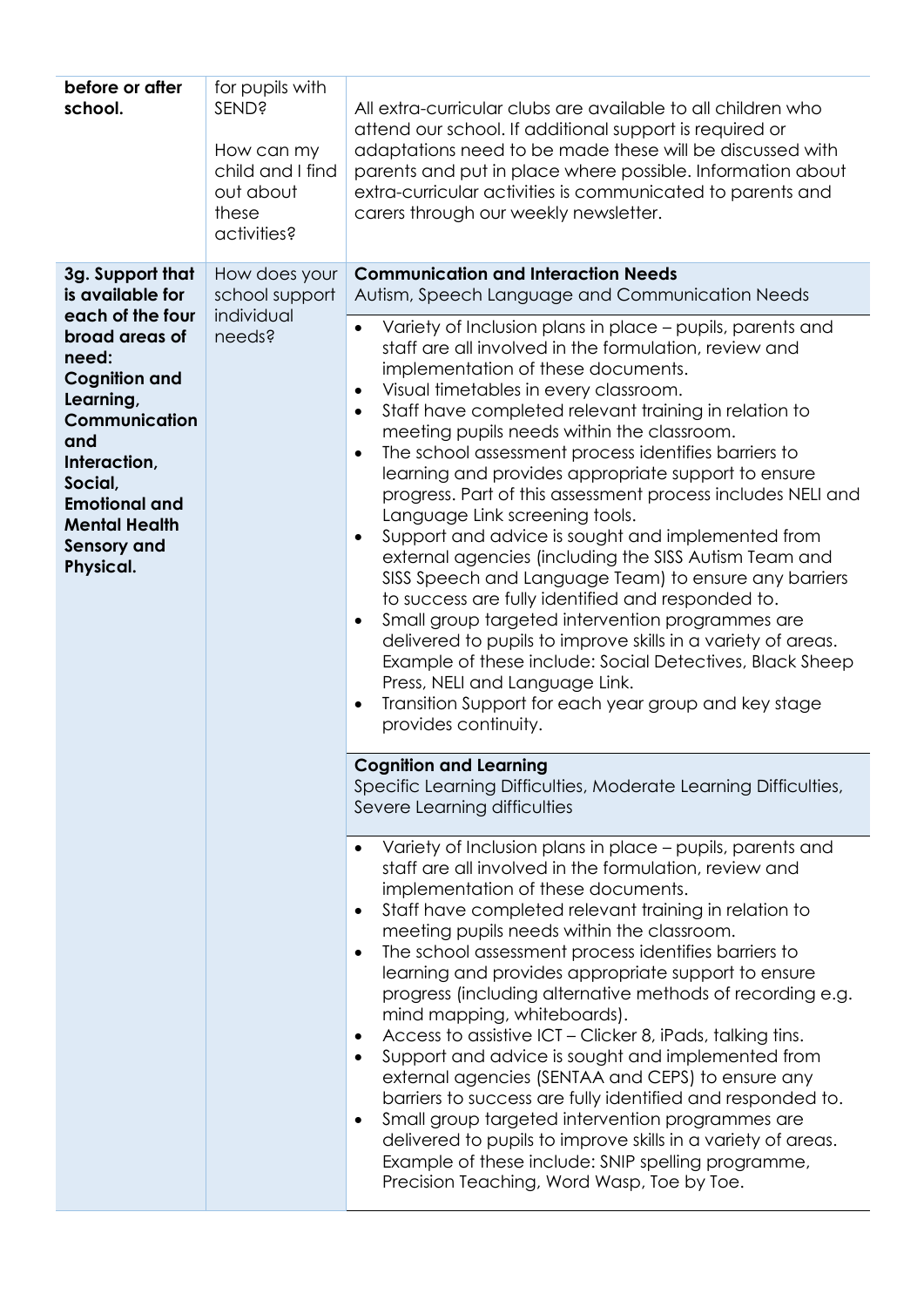| <b>Social, Emotional and Mental Health Needs (SEMH)</b><br>Emotional Health and Wellbeing, Social Needs, ADHD                                                                                                                                                                                                                                                                                                                                                                                                                                                                                                                                                                                                                                                                                                                                                                                                                                                                                                                                                                                                                                                                                                                                |
|----------------------------------------------------------------------------------------------------------------------------------------------------------------------------------------------------------------------------------------------------------------------------------------------------------------------------------------------------------------------------------------------------------------------------------------------------------------------------------------------------------------------------------------------------------------------------------------------------------------------------------------------------------------------------------------------------------------------------------------------------------------------------------------------------------------------------------------------------------------------------------------------------------------------------------------------------------------------------------------------------------------------------------------------------------------------------------------------------------------------------------------------------------------------------------------------------------------------------------------------|
| The school ethos values all pupils and their diverse abilities<br>are equally celebrated.<br>The behaviour policy is centred around a relational and<br>restorative approach and identifies reasonable<br>adjustments.<br>Support is offered and signposted to families in order to<br>reduce the impact of any disadvantage.<br>All staff are committed to providing effective pastoral<br>٠<br>care.<br>Self-Regulation is taught through the Zones of Regulation.<br>There are Peace Corners in each classroom and a<br>dedicated Sensory Room in both schools.<br>Support and advice is sought and implemented from<br>external agencies to support Emotional, Behavioural and<br>Social needs including SISS SEMH team and CEPS.<br>Small group targeted intervention programmes are<br>٠<br>delivered to pupils to support their emotional health and<br>wellbeing. These include: 'Bee Happy'and Jigsaw REST.<br>School has a dedicated family support worker and<br>٠<br>mental health lead to support our families with emotional<br>difficulties. We also employ a Play Therapist at the Infant<br>School and a Counsellor at the Junior School in addition<br>to a 'KICK' mentor who works across both schools one<br>day a week. |
| <b>Physical and Sensory</b><br>Hearing, Visual and Physical Impairment, Multi-Sensory<br>Impairment, Medical Needs                                                                                                                                                                                                                                                                                                                                                                                                                                                                                                                                                                                                                                                                                                                                                                                                                                                                                                                                                                                                                                                                                                                           |
| Advice and guidance is sought and implemented from<br>SISS to ensure that barriers to success are reduced or<br>removed.<br>ICT is used to increase access to the curriculum where<br>appropriate. Touch-Typing packs are available for<br>children in Key Stage 2 to support any motor difficulties.<br>Other additional resources/equipment including: EASY<br>٠<br>grip pens/pencils, writing slopes, posture cushions,<br>adjustable tables/sinks.<br>Additional adults are deployed to increase success and<br>٠<br>independence<br>Identified staff respond to pupils who have specific<br>٠<br>medical needs e.g. asthma, diabetes.<br>Staff complete any necessary training e.g. diabetes and<br>٠<br>Epi Pen training.<br>BEAM (Balance, Education and Movement)<br>٠<br>Programme/SMART moves.<br>Sensory spaces at both schools.<br>٠<br>The school works hard to ensure that parents/carers are<br>٠<br>able to work in partnership with them to support their<br>children.<br>School is on one level and additional adaptations have<br>٠<br>been made to the school environment to support access<br>e.g. assisted toileting.                                                                                                  |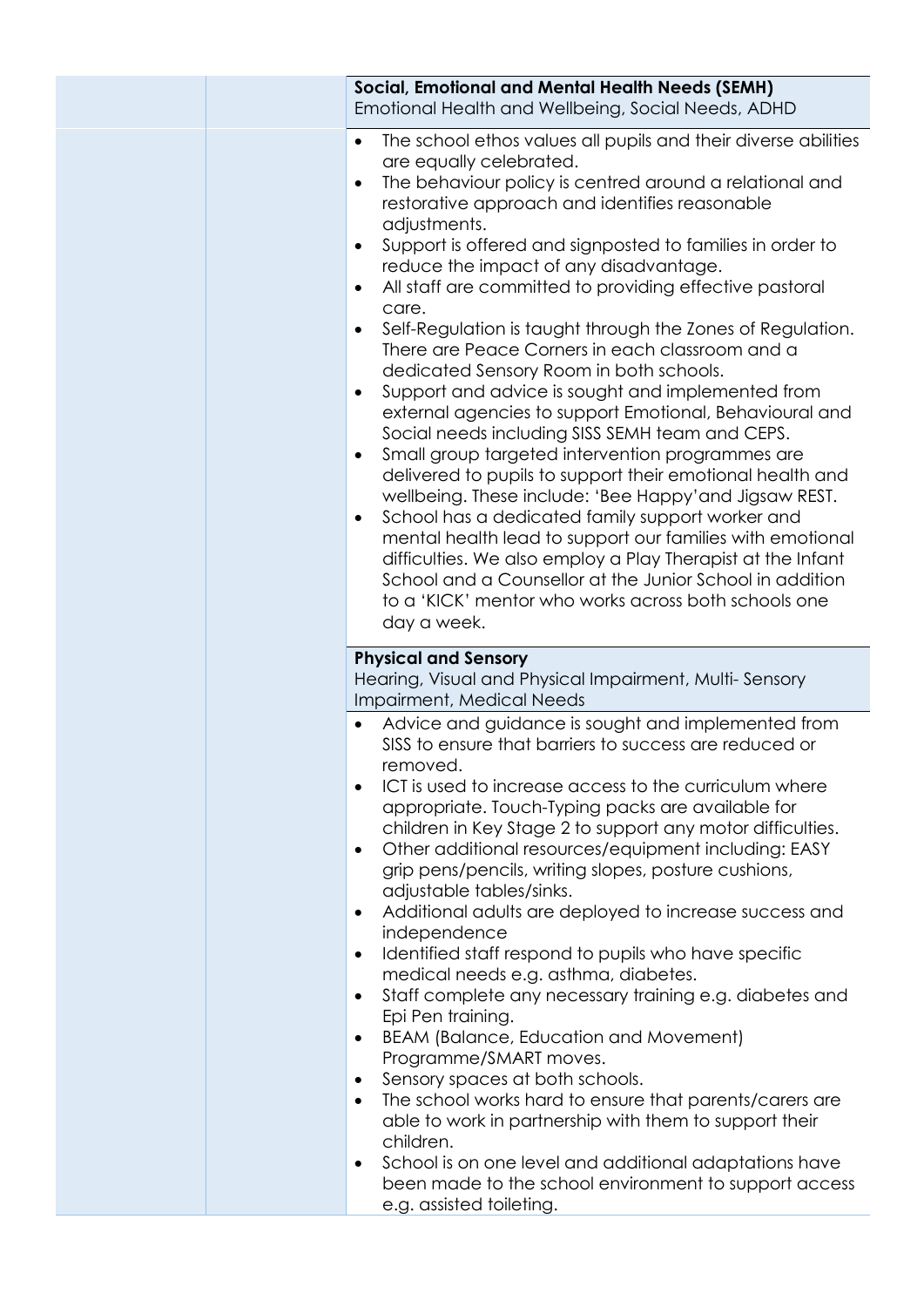| 3h. Support for<br>improving<br>emotional and<br>social<br>development.                                                                                                                | How does your<br>school support<br>emotional and<br>social<br>development?                                                                                                                                             | At St Alphege Schools we are fully committed to developing<br>the whole child and support each child in their emotional<br>and social development. This is achieved through whole<br>school assemblies, PSHE curriculum (including 'Taking Care'<br>and 'Jigsaw') and our values which are embedded in every<br>aspect of school life. We use the Zones of Regulation across<br>the schools as a tool for self-regulation and communicating<br>feelings. In addition, both schools run a nurture group, which<br>focuses on social and emotional aspects of learning. At the<br>Junior School, each classroom has its own 'Peace Corner',<br>which gives children the opportunity for a quiet space. The<br>Junior school also employs a school counsellor to support<br>children's wellbeing and mental health. At the Infant School<br>we have a Play therapist. A Family Support Worker and<br>Mental Health Lead is employed across both schools to<br>further support children and their families.                                                                                                                                                           |  |
|----------------------------------------------------------------------------------------------------------------------------------------------------------------------------------------|------------------------------------------------------------------------------------------------------------------------------------------------------------------------------------------------------------------------|-------------------------------------------------------------------------------------------------------------------------------------------------------------------------------------------------------------------------------------------------------------------------------------------------------------------------------------------------------------------------------------------------------------------------------------------------------------------------------------------------------------------------------------------------------------------------------------------------------------------------------------------------------------------------------------------------------------------------------------------------------------------------------------------------------------------------------------------------------------------------------------------------------------------------------------------------------------------------------------------------------------------------------------------------------------------------------------------------------------------------------------------------------------------|--|
| 4. In relation to<br>mainstream<br>schools, the<br>name and<br>contact details<br>of the SEND<br>Coordinator                                                                           | Who should I<br>contact if I<br>want to find<br>out more<br>about how<br>the school<br>supports pupils<br>with SEND?                                                                                                   | Miss Stanion is the SENDCo across the Nursery, Infant and<br>Junior Schools. She can be contacted via the school offices:<br>Laura Stanion (SENDCo) 0121 705 0443 or 0121 704 2714<br>officeinf@stalphege.solihull.sch.uk<br>officejun@stalphege.solihull.sch.uk                                                                                                                                                                                                                                                                                                                                                                                                                                                                                                                                                                                                                                                                                                                                                                                                                                                                                                  |  |
| 5. Information<br>about the<br>expertise and<br>training of staff<br>in relation to<br>children and<br>young people<br>with SEND and<br>how specialist<br>expertise will be<br>secured | How are the<br>adults in<br>school helped<br>to work with<br>children with<br>an SEND and<br>what training<br>have they<br>had?<br>Which outside<br>agencies will<br>be involved in<br>supporting my<br>child's needs? | St Alphege Schools identify training needs for all staff with the<br>aim to improve the teaching and learning of all children,<br>including those with SEND. This includes whole school training<br>on SEND issues, supporting identified groups of learners in<br>school, and developing staff knowledge of various needs<br>including autism, dyslexia, etc.<br>Training will include the sharing of knowledge, strategies and<br>experience, & ensure the consistency of the school's<br>approach for children with SEND.<br>Teachers and support staff attend training courses run by<br>outside agencies that are relevant to the needs of specific<br>children in their class.<br>The SENDCo and teachers work closely with specialists from<br>external support services who provide advice or direct<br>support as appropriate. These include:<br><b>EYSAT, SISS Autism Team, SISS Speech and Language Team,</b><br>SISS SEMH Team, CEPS, SENTAA<br><b>Social Services, School Nursing Team, Community</b><br><b>Paediatrics, Occupational Therapists, Speech and Language</b><br>Therapists (NHS), Specialist Assessment Service (SAS), SOLAR<br>(CAMHS) |  |
| 6. Information<br>about how<br>equipment and                                                                                                                                           | What happens<br>if my child<br>needs                                                                                                                                                                                   | The school will liaise with the appropriate professionals to<br>discuss the needs of your child if they need specialist<br>equipment.                                                                                                                                                                                                                                                                                                                                                                                                                                                                                                                                                                                                                                                                                                                                                                                                                                                                                                                                                                                                                             |  |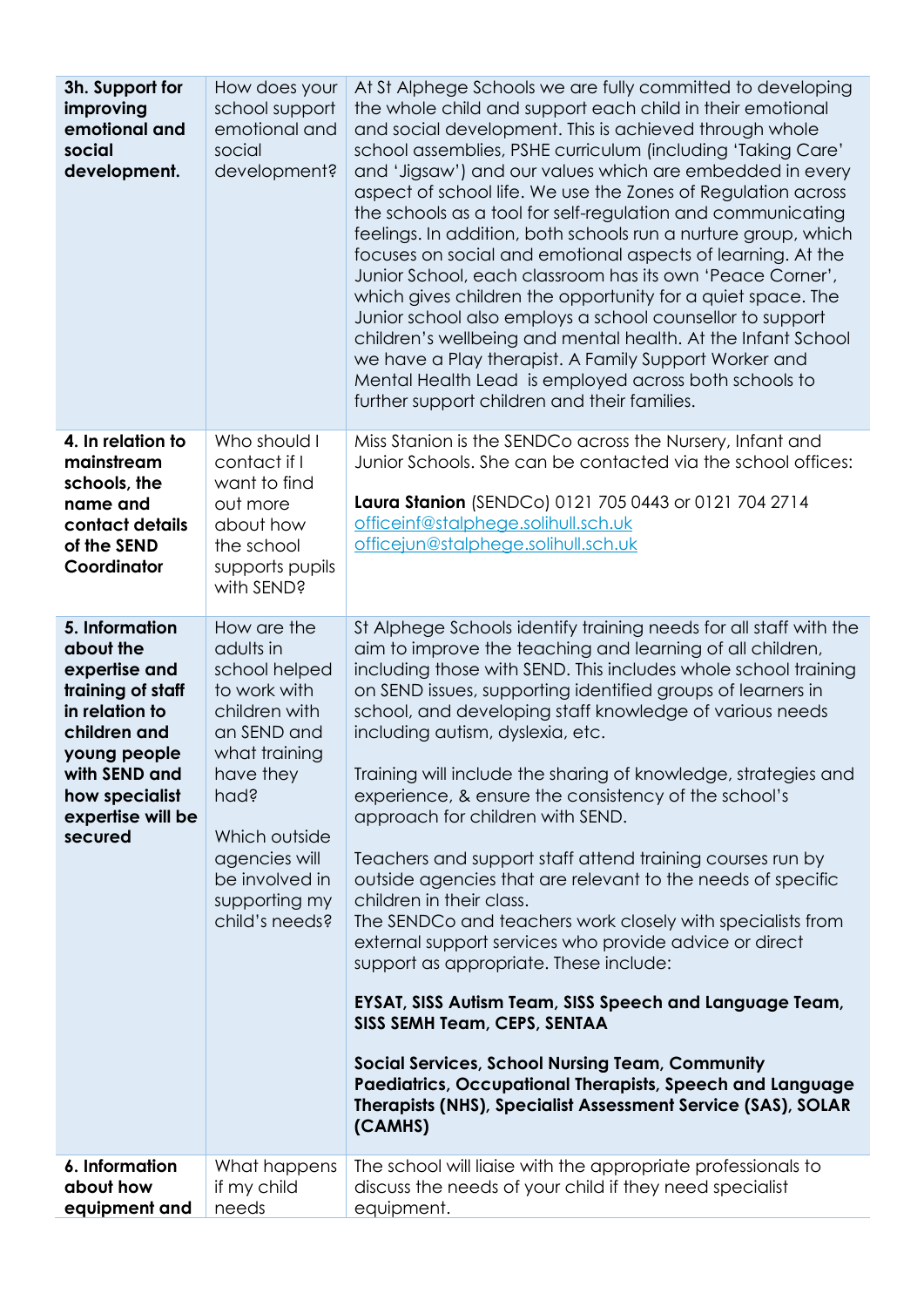| facilities to<br>support<br>children with<br><b>SEND will be</b><br>secured                                                                                                                           | specialist<br>equipment or<br>other<br>facilities?                                                                                                      | The LA (Local Authority), makes a contribution towards<br>specialist equipment such as wheelchairs / standing frames<br>etc. when prescribed by a relevant health specialist.<br>We endeavour to provide all children with the resources they<br>need and do this through the schools delegated budgets.<br>Resources may include writing slopes, ear defenders, fiddle<br>toys or sensory cushions as some examples.                                                                                                                                                                                                                                                                                                                                                                             |
|-------------------------------------------------------------------------------------------------------------------------------------------------------------------------------------------------------|---------------------------------------------------------------------------------------------------------------------------------------------------------|---------------------------------------------------------------------------------------------------------------------------------------------------------------------------------------------------------------------------------------------------------------------------------------------------------------------------------------------------------------------------------------------------------------------------------------------------------------------------------------------------------------------------------------------------------------------------------------------------------------------------------------------------------------------------------------------------------------------------------------------------------------------------------------------------|
| 7. The<br>arrangements<br>for consulting<br>parents of<br>children with<br>SEND about,<br>and involving<br>such parents in,<br>the education<br>of their child.                                       | How will I be<br>involved with<br>planning for<br>and<br>supporting my<br>child's<br>learning?<br>Who will help<br>me to support<br>him/her at<br>home? | Parents of children with SEND are invited to meet termly with<br>the class teacher and/or SENDCo to discuss progress and<br>next steps. Parents of children with EHC plans will meet with<br>the class teacher and SENCo. During these meetings parents<br>and staff discuss individual needs and the most suitable<br>support for school and home.<br>Annual reviews are held for children with an EHC plan.<br>Half termly coffee sessions are held for parents of children<br>with SEND in liaison with SEND partnership who can offer<br>parents guidance and support for the home as well as<br>opportunities for parents to get together and support one<br>another. The Family Support Worker runs regular<br>'Understanding your Child's Behaviour' courses for all parents<br>to attend. |
| 8. The<br>arrangements<br>for consulting<br>young people<br>with SEND<br>about, and<br>involving them<br>in, their<br>education.                                                                      | How is my<br>child involved<br>in his /her own<br>learning and<br>decisions<br>made about<br>his /her<br>education?                                     | All pupils with SEND have personal profile sheets which<br>gather their individual views. Children with SEND are asked to<br>contribute their views as part of the annual review process.<br>Children are encouraged to voice their views and take<br>responsibility alongside school and parents in supporting<br>individual needs.                                                                                                                                                                                                                                                                                                                                                                                                                                                              |
| 9. Any<br>arrangements<br>made by the<br>governing body<br>relating to the<br>treatment of<br>complaints from<br>parents of<br>pupils with SEND<br>concerning the<br>provision made<br>at the school. | Who should I<br>contact if I'm<br>not happy<br>with my child's<br>learning and /<br>or progress?                                                        | Your first step should be to make a complaint directly to your<br>child's class teacher or SENDCo. If your complaint is not<br>resolved, you can follow the school's official complaints<br>policy which can be viewed via the school website.<br>https://www.vmaspace.co.uk/stalphege/                                                                                                                                                                                                                                                                                                                                                                                                                                                                                                           |
| 10. How the<br>governing body<br>involves other<br>bodies,<br>including health<br>and social                                                                                                          | Who else<br>provides<br>services in<br>school for<br>children with<br>SEN or                                                                            | Children with SEND are supported by the SISS team in school<br>and regular meetings are held with the ASD, PI and SEMH<br>team. We also employ the services of SENTAA<br>http://www.sentaa.co.uk/ and Solihull Community<br>Educational Psychology Service (CEPS).<br>https://socialsolihull.org.uk/localoffer/education/children-                                                                                                                                                                                                                                                                                                                                                                                                                                                                |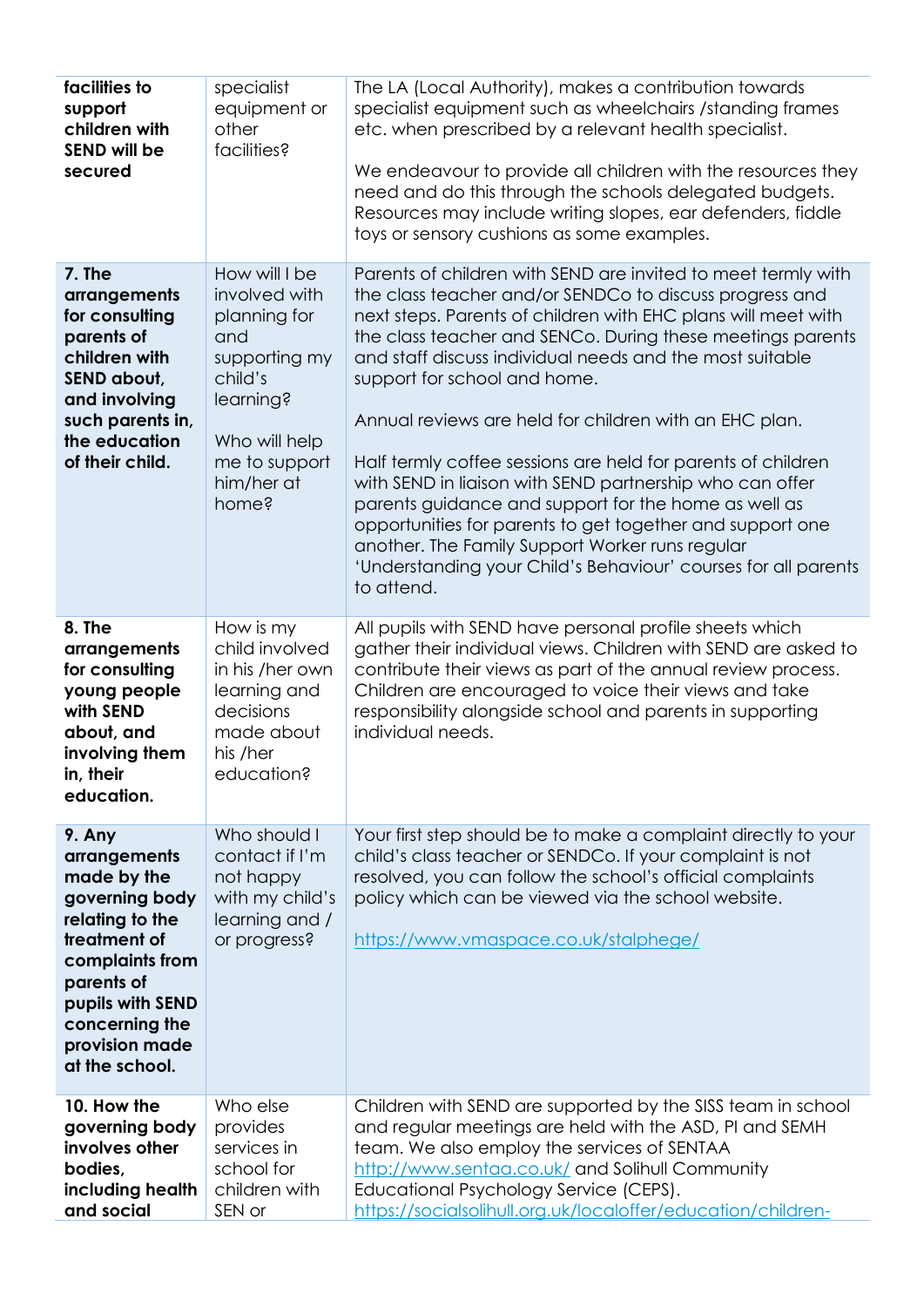| services bodies,<br>LA support<br>services and<br>voluntary<br>organisations,<br>in meeting the<br>needs of pupils<br>with SEND and<br>in supporting<br>the families of<br>such pupils.   | disabilities?<br>How can my<br>family get<br>support from<br>these<br>services?                                                                 | and-young-peoples-send-service/community-educational-<br>psychology-service/<br>These services work with the school, the child and families to<br>ensure the best possible outcomes for each child.<br>Solihull SENDIAS offer a free confidential and impartial for<br>children and young people with Special Educational Needs<br>& Disability (SEND) and their parents and carers. They are<br>legally trained to offer information, advice and support to<br>help them make informed decisions and play an active role<br>in their own or their child's education. They can be<br>contacted via phone: 0121 516 5173 or email:<br>solihullsendias@family-action.org.uk<br>In addition 'Independent Supporters' are trained to help<br>families and young people through the new 'Education,<br>Health and Care Plan (EHCP) assessment process. Contact<br>details can be found via the following link:<br>https://www.kids.org.uk/Pages/Contact.aspx |
|-------------------------------------------------------------------------------------------------------------------------------------------------------------------------------------------|-------------------------------------------------------------------------------------------------------------------------------------------------|---------------------------------------------------------------------------------------------------------------------------------------------------------------------------------------------------------------------------------------------------------------------------------------------------------------------------------------------------------------------------------------------------------------------------------------------------------------------------------------------------------------------------------------------------------------------------------------------------------------------------------------------------------------------------------------------------------------------------------------------------------------------------------------------------------------------------------------------------------------------------------------------------------------------------------------------------------|
| 11. The contact<br>details of<br>support services<br>for the parents<br>of pupils with<br><b>SEND, including</b><br>those for<br>arrangements<br>made in<br>accordance<br>with clause 32. | Who should I<br>contact to<br>find out about<br>other support<br>for parents<br>and families of<br>children with<br>SEN or<br>disabilities?     | Miss Laura Stanion (SENDCo) and Mrs Connolly (Family<br>Support Worker) can be contacted via the school office or<br>via email. They are able to signpost parents of children with<br>SEND to the appropriate support groups and other relevant<br>organisations.                                                                                                                                                                                                                                                                                                                                                                                                                                                                                                                                                                                                                                                                                       |
| 12. The school's<br>arrangements<br>for supporting<br>pupils with SEND<br>in transferring<br>between<br>phases of<br>education.                                                           | How will you<br>help my child<br>make<br>successful<br>move into the<br>next class or<br>secondary<br>school or<br>other move or<br>transition. | Children with SEND are offered additional transition both as<br>they move into their new class and when they move to their<br>secondary school. In addition, children moving from the<br>Infant site to the Junior school will be given additional<br>transition days to become more familiar with their new<br>surroundings. Children will often meet staff on a 1:1 or in a<br>small group to ensure smooth transition. Children have<br>individual passports to support transition. Support staff will<br>usually accompany children with SEND (where possible) to<br>their new secondary school for additional visits. Various<br>meetings are held with parents and external agents where<br>necessary to support successful transitions between settings.                                                                                                                                                                                         |
| 13. Information<br>on where the<br>LA's local offer<br>is published.                                                                                                                      | Where can I<br>find out about<br>other services<br>that might be<br>available for<br>our family and<br>my child?                                | The Solihull local offer can be accessed via the council<br>website:<br>www.solihull.gov.uk/Resident/Schools-<br>learning/SENDlocaloffer                                                                                                                                                                                                                                                                                                                                                                                                                                                                                                                                                                                                                                                                                                                                                                                                                |